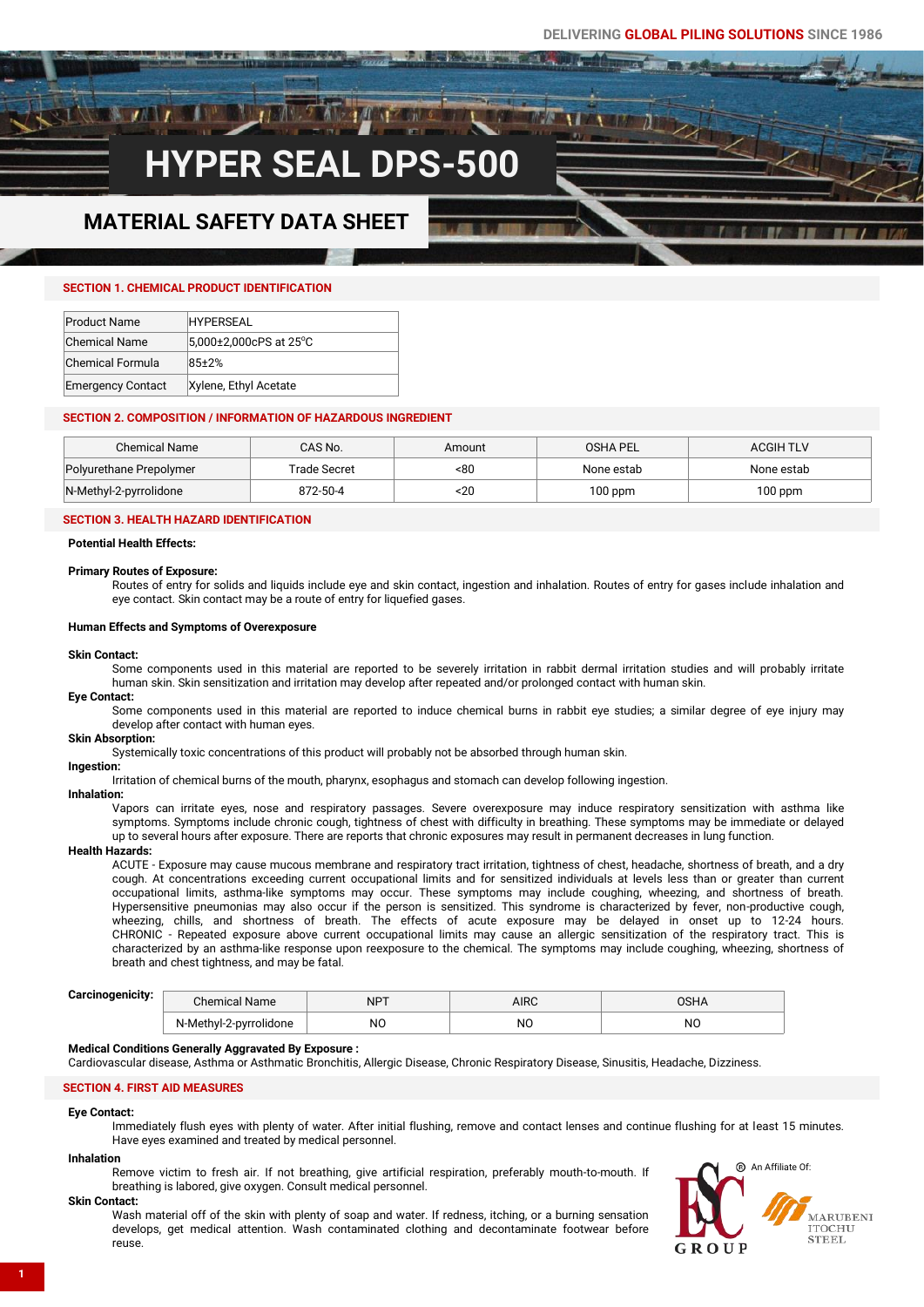## **HYPER SEAL DPS-500 MATERIAL SAFETY DATA SHEET**

#### **Ingestion:**

Do not induce vomiting. Give 1 or 2 glasses of water to drink and refer person to medical personnel. (Never give anything by mouth to an unconscious person).

#### **Inhalation:**

Vapors can irritate eyes, nose and respiratory passages. Severe overexposure may induce respiratory sensitization with asthma like symptoms. Symptoms include chronic cough, tightness of chest with difficulty in breathing. These symptoms may be immediate or delayed up to several hours after exposure. There are reports that chronic exposures may result in permanent decreases in lung function.

### **SECTION 5. FIRE FIGHTING MEASURES**

**Potential Health Effects: Flash Point:** > 91 °C standard N-Methyl-2-pyrrolidone (ASTM D-9373) **Auto ignition:** 240-256 °C standard N-Methyl-2-pyrrolidone **Extinguishing Media:** Use water, dry extinguishing media, carbon dioxide (CO2) or foam.

#### **Specific fire and explosion risks:**

Use air-supplied rescue equipment for enclosed areas. Cool exposed containers with water spray. Avoid breathing vapor or fumes.

#### **Fire fighting Procedures:**

Full emergency equipment with self-contained breathing apparatus and full protective clothing should be worn by firefighters. Explosive rupture is possible. Therefore use cold water to cool fire exposed containers.

#### **SECTION 6. SPILL OR LEAK PROCEDURES**

#### **General:**

Evacuate and ventilate spill area, dike spill to prevent entry into water system, wear full protective equipment including respiratory equipment during clean up.

### **Major Spill:**

Transfer as much liquid as possible via pump or vacuum device into closed but not sealed containers for disposal.

#### **SECTION 7. HANDLING AND STORAGE**

#### **Clothing:**

Rubber gloves, coveralls, hardhat, boots and rubber apron to avoid skin contact. Contaminated equipment or clothing should be cleaned after each use or disposed of.

#### **Eyes:**

Wear fitted chemical goggles or face shield and safety glasses.

#### **Respiration:**

For situations where the airborne concentrations may exceed the level for which an air purifying respirator is effective, or where the levels are unknown or Immediately Dangerous to Life or Health (IDLH), select and use an appropriate positive pressure air supplying respirator (airline or self-contained breathing apparatus). When atmospheric levels may exceed the occupational exposure limit (PEL or TLV) approved airpurifying respirators equipped with an organic vapor sorbent and particulate filter can be used as long as appropriate precautions and change out schedules are in place.

#### **Ventilation:**

Use local exhaust as necessary to maintain P.E.L.

#### **SECTION 8. PHYSICAL AND CHEMICAL PROPERTIES**

| Color                   | Light yellow Transparency | Sol. In Water:       | Not soluble           |
|-------------------------|---------------------------|----------------------|-----------------------|
| Form                    | Liguid                    | <b>Viscosity</b>     | $5,000 \pm 2,000$ cps |
| Odor                    | Mid                       | bH                   | $85+2%$               |
| Odor Threshold          | Not Established           | <b>Boiling Pt</b>    | Not available         |
| <b>Specific Gravity</b> | 1.1 (@25 °C)              | Specific Gravity     | Not available         |
|                         |                           | <b>Vapor Density</b> | Heavier than air      |

#### **SECTION 10. STABILITY AND REACTIVITY**

| <b>Stability Data</b>                   | Stable                                                                                |
|-----------------------------------------|---------------------------------------------------------------------------------------|
| Incompatibility                         | Water, Oxidizing agents, Active hydrogen compounds.                                   |
| <b>Hazardous Decomposition Products</b> | These are non-existent if storage and handling rules are followed. CO, CO2, N2, Toxic |
| Polymerization                          | Will not occur                                                                        |

#### **SECTION 11. TOXICOLOGICAL INFORMATION**

#### **Eye Effects:**

Some components used in this material are reported to induce chemical burns in rabbit eye studies; a similar degree of eye injury may develop after contact with human eyes.

#### **Skin Effects:**

Repeated or prolonged single exposure may cause irritation to the skin. May cause a cutaneous allergic reaction in predisposed individuals. It appears unlikely that any danger is attached to absorption of quantities of the product through the skin following prolonged single exposure.

#### **Inhalation:**

This product contains Xylene. High vapor/aerosol concentrations (greater than approximately 1000 ppm) are irritating to the eyes and the respiratory tract, may cause headaches, dizziness, anesthesia, drowsiness, unconsciousness, and other central nervous system effects, including death. Negligible hazard at ambient temperature (-18 to 38° C)



#### **Ingestion:**

This product contains Xylene. Small amounts of this product aspirated into the respiratory system during ingestion or vomiting may cause mild to severe pulmonary injury, possibly progressing to death. Low order of toxicity.